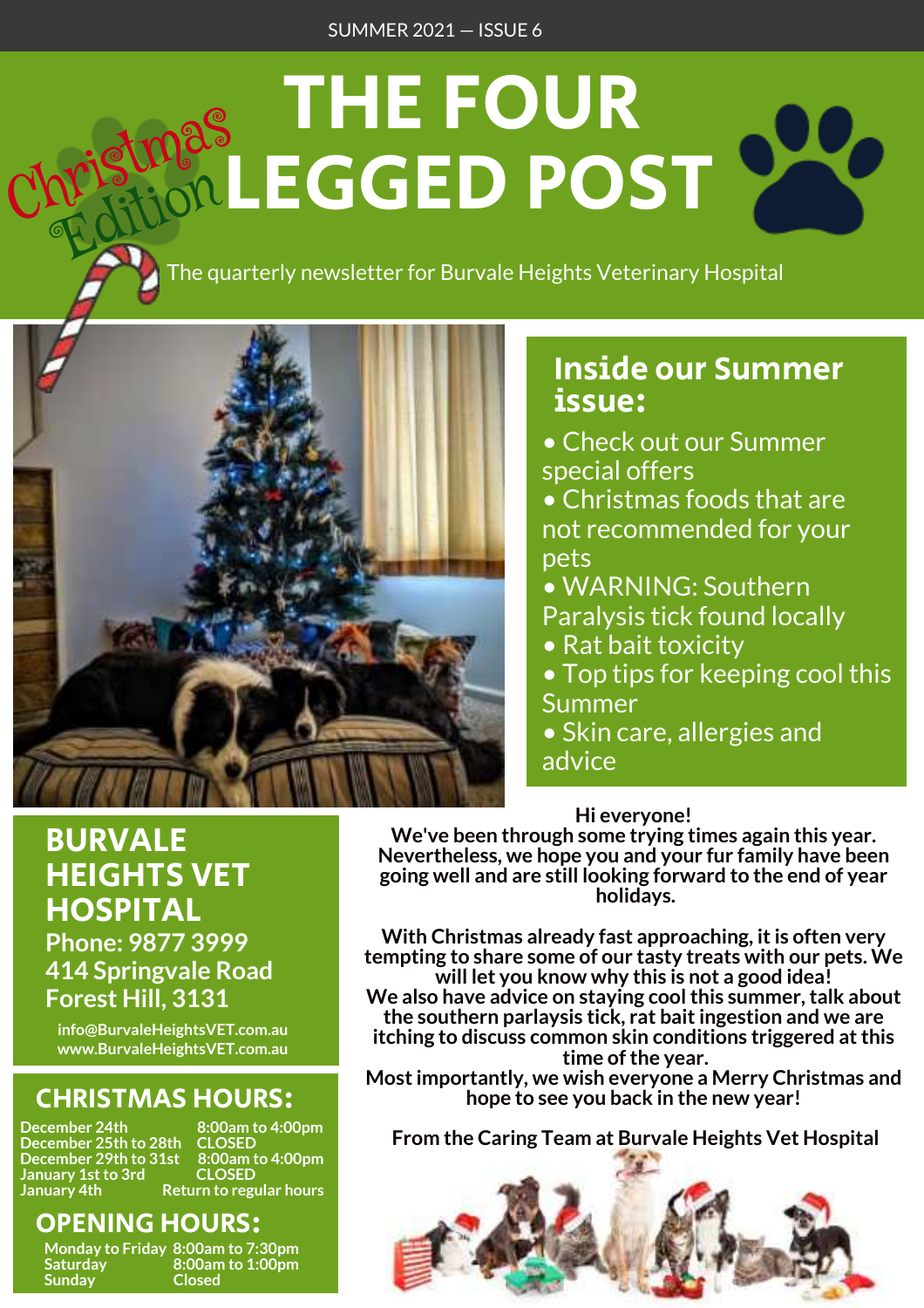# From Ho Ho Ho to No No No!

It is a warm afternoon on Boxing day. You've just returned home from a crazy morning of shopping only to  $\,$ find that your pet has eaten all the left-over Christmas ham, half a pudding, all of the chocolate Santas (wrapping and all) and the old roast turkey bones (including a delicious onion and garlic filled stuffing) that you had thrown away the night before. Of course, this is an extreme case. However, it isn't uncommon for our pets to overindulge come the Christmas Holidays and end up at the vet!

The majority of us know that chocolate is toxic to pets but why is this the case?

Caffeine and a substance called 'theobromine' are the culprits. Dogs are not able to metabolise or process this therefore causing vomiting, diarrhoea, hyperactivity, tremors, seizures and an elevated heart rate (depending on the type and amount of chocolate consumed). The more theobromine the chocolate contains, the more severe the toxicity. Baking chocolate and dark chocolate contains more theobromine than milk chocolate, white chocolate contains the least. This is why it's always important to tell us (if possible), the chocolate type and how much was eaten.

Did you know that grapes, sultanas and raisins can also be toxic to dogs causing kidney failure? The reasons for this are still unknown. However, similar symptoms such as vomiting, diarrhoea and lethargy can be noted after ingestion.

Whilst tasty to us, foods containing garlic and onion are not advised. These may lead to anaemia (low red blood cells) if ingested in high amounts.

The quicker we induce vomiting in your pet after ingestion of any of the above substances, the quicker we can rid these toxins before any harm can arise.

What about the Christmas ham? This is where fat content can be a concern. Pancreatitis is a painful condition where the pancreas becomes inflamed and it is generally caused by diet and feeding foods that are high in fat. Your pet may experience:

- A sore tummy

- Lethargy

- Have a hunched back

- Vomiting or diarrhea.

So, the ham is out too. Surely, the chicken is okay? The turkey? We all know most dogs absolutely love bones. However, cooked bones can quickly turn fatal to your canine. This is because they are not easily digested, are a possible choking hazard, can injure the mouth and teeth and can even cause a blockage in the gut.

We know it's always tempting to give some tasty treats to our pets. Whilst we will never be able to resist the guilt that comes along with refusing to give in to your pet's puppy dog eyes, there are some much safer alternatives.

#### Safe foods for your pet can include:

- Small amounts of freshly cooked, white turkey or chicken meat

- Shelled prawns

- Unseasoned cooked vegetables (pumpkin, potato, carrots and peas)

We hope everyone can enjoy a happy and hazard free holiday meal.

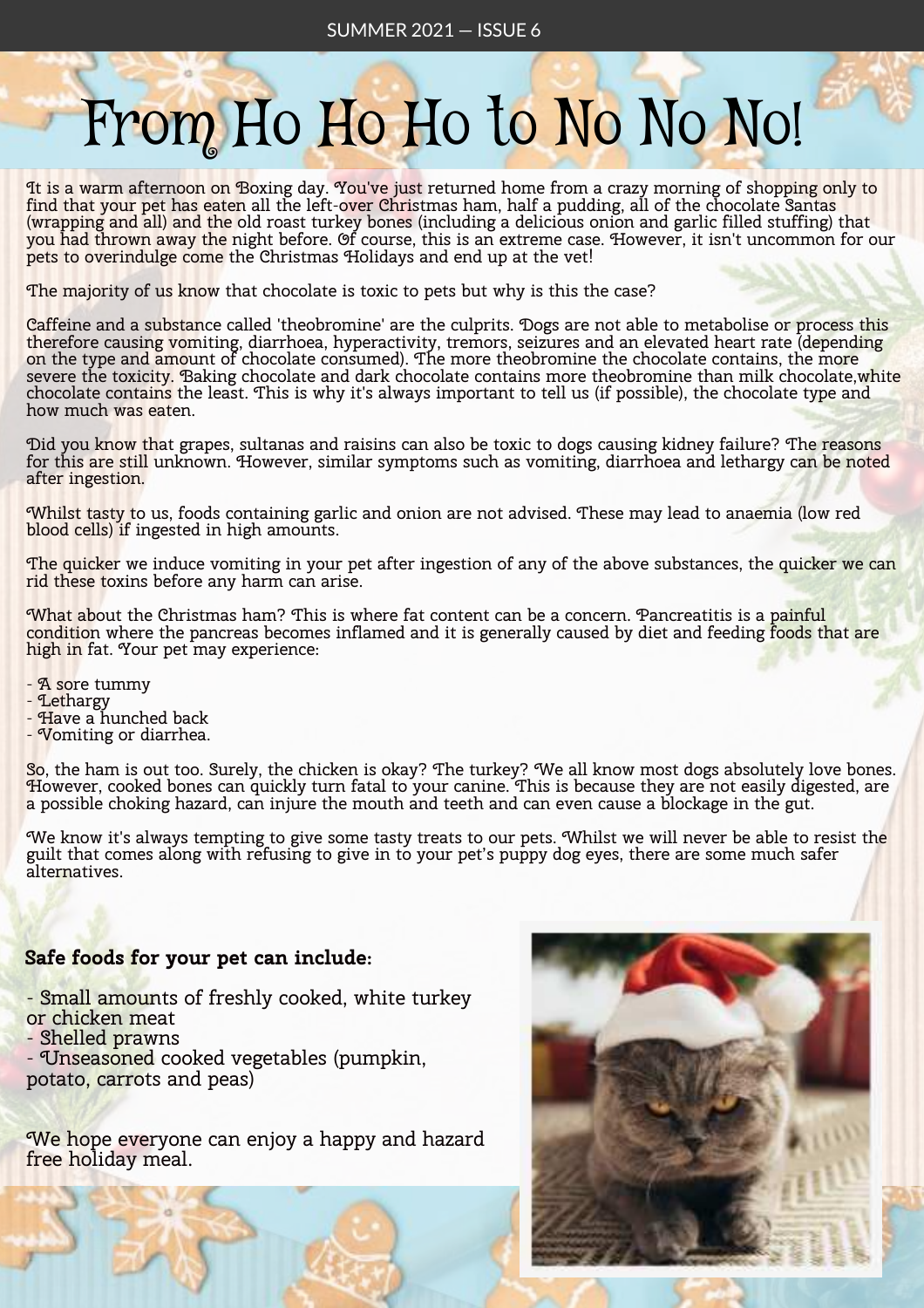#### Ratting them out- Rodent pesticides, how they work and how to treat accidental pet toxicity

Rat bait is effective in controlling our rodent outbreaks. Unfortunately, it may also unintentionally harm our pets and wildlife unless we take precautions. Rat bait works by preventing the blood from clotting (as it contains an anticoagulant). If blood is unable to clot, uncontrolled bleeding occurs and can be fatal.

What symptoms would I notice if rat bait ingestion has occured?

Rat bait toxicity can go unnoticed as symptoms may not show for several days after ingestion. However, obvious signs can include:

- •Pale gums (indicate blood loss)
- •Red urine (indicating blood)
- •Nose bleeding
- •Wounds that continuously bleed
- •Lethargy or weakness
- •Breathing trouble
- •Stomach swelling

How is rat bait ingestion treated?

An antidote fortunately exists! A course of Vitamin K is given to assist in blood coagulation (clotting). If ingestion is suspected, please contact us or your emergency veterinarian immediately in order induce vomiting and rid the toxin before damage can occur. A blood transfusion may also be required in extreme cases.

Best way to keep my pets safe? Prevention!

- Always supervise pets that like to explore
- Keep pets on lead, use a basket muzzle on dogs that are known to scavenge
- Only keep rat bait in areas that are impossible for your pet to access
- Use alternatives to rat bait such as traps

Book an appointment at www.BurvaleHeightsVet.com.au

## WARNING: Southern Paralysis tick found locally

Over the last 2 years we found the Southern Paralysis tick on some of our patients in the Heathmont area.

This nasty parasite, Ixodes Cornuatus, latches onto any warm bodied creature passing them by (usually in bush environments). Most commonly we see dogs affected, but cats and even humans are susceptible! Our last case was a cat!

After attachment to a pet, the tick begins to inject a paralysing toxin, with the first signs of paralysis occurring in about 5-6 days. Initially, the pet is weak or wobbly in its back legs, and may exhibit a change in voice (bark). The pet may be off its food and start to vomit. After this the paralysis spreads forwards, affecting the respiratory muscles, causing labored breathing and, without treatment, death.

The best possible advice regarding ticks is avoidance! Ticks prefer bushy native terrain and long grass, and warm, moist weather.

Check your pet every day for ticks. Ticks can be found anywhere on your pet's body, with most ticks being found around the head and neck, including in the ears! Ticks can grow up to 1 cm long and are usually a beige or grey colour. The best way to remove a tick is with a purpose-made tick removal tool, otherwise the head may be left behind in the skin. If you remove a tick on your pet and it is not showing any symptoms, you should keep your pet quiet and closely watch them for the next 24-36 hours as signs may still develop.

The good news is that we have excellent products available now to protect our dogs and cats from tick. Bravecto is particularily useful as it combines protection from ticks and cutting edge flea control (lasting 6 months on dogs and 3 months on cats). Combined with daily tick searches, these products help you to feel at ease that your pet is safe from the deadly paralysis tick. Come in and talk to our staff to find out more.



## FREE Flea and Tick check

 $\alpha$  call  $\alpha$ pet for signs of fleas or ticks and provide information on available Officase call OII<br>Dialogue July-1 9877 3999 to book a We will examine your preventatives that are Please call on time

Available until February 2022 Available until March 2022

### FREE Urine test with Vaccination

A simple urine test (USG) can give us information on the health of your pet.

Please call 9877 3999 to book an appointment.

**Conditions Apply** Conditions Apply **Conditions Apply** Conditions Apply **Conditions Apply** 

#### ....... Free Puppy and Kitten Consultation

........ new family member a and picticy of information to keep chem nealiny.<br>Call 9877 3999 to book an appointment. Our vet will give your thorough examination and plenty of them healthy.

Available until March 2022